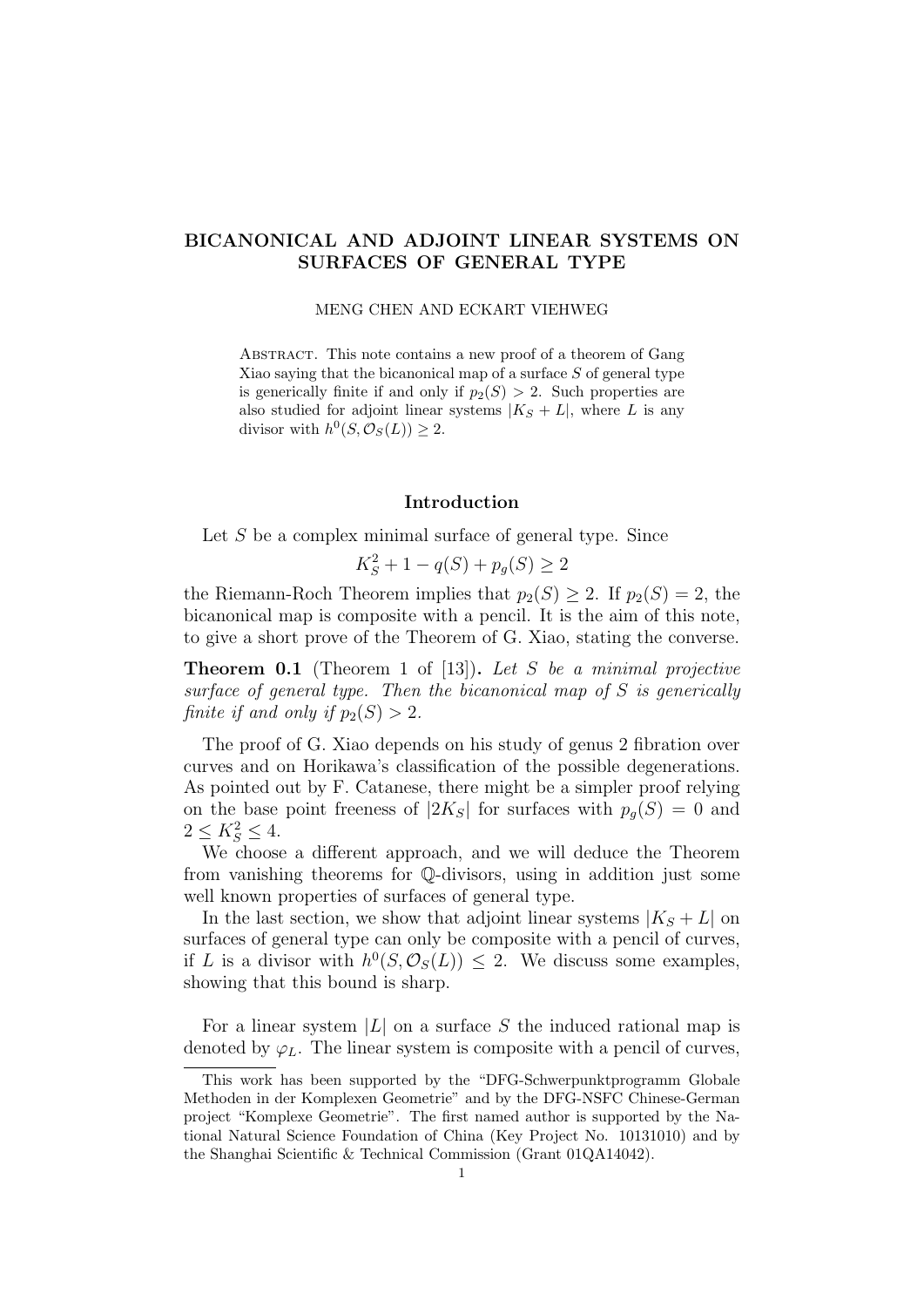if dim  $\varphi_L(S) = 1$ . The symbol  $\equiv$  stands for the numerical equivalence of divisors, whereas  $\sim$  denotes the linear equivalence.  $K_S$  denotes the canonical divisor, and if  $f : S \to B$  is a surjective morphism,  $K_{S/B} =$  $K_S - f^*K_B$ . The base field is  $\mathbb{C}$ .

### 1. Proof of Theorem 0.1

Recall the Kawamata-Viehweg vanishing theorem (see [9] or [12]).

**Theorem 1.1** (see [7], p. 49). Let X be a smooth projective variety and L a divisor on X. Assume that D is an effective  $\mathbb Q$ -divisor with normal crossing supports such that one of the following holds true:

(i)  $L - D$  is nef and big.

(ii)  $L - D$  is nef and  $\kappa(L - \mathcal{L}D_{\perp}) = \dim X$ .

Then  $H^i(X, \mathcal{O}_S(K_X + L - \mathcal{L}D_{\mathcal{I}})) = 0$  for all  $i > 0$ .

Remark 1.2. As well known, on surfaces, one may apply the vanishing theorems without the assumption "normal crossings". In fact, if  $\tau$ :  $X' \to X$  is a blowing up, with  $\tau^*D$  a normal crossing divisor, then

$$
R^i \tau_* \mathcal{O}_{X'}(K_{X'} + \tau^* L - \mathcal{L}D') = 0, \quad \text{for } i > 0,
$$

and for  $i = 0$  it coincides with  $\mathcal{O}_X(K_X + L - L_D)$  in codimension one. If X is a surface, for  $i > 0$ 

$$
0 = H^{i}(X', \mathcal{O}_{X'}(K_{X'} + \tau^{*}L - \mathcal{L}D'\mathsf{I}))
$$
  
=  $H^{i}(X, \tau_{*}\mathcal{O}_{X'}(K_{X'} + \tau^{*}L - \mathcal{L}D'\mathsf{I})) = H^{i}(X, \mathcal{O}_{X}(K_{X} + L - \mathcal{L}D\mathsf{I})).$ 

We will also use the following simple observation, due to Xiao (see  $|13|$ , Lemme 8).

**Lemma 1.3.** Let S be a minimal surface of general type with  $q(S) = 0$ and  $K_S^2 \leq 2$ . Let  $\theta$  be a non-trivial invertible torsion sheaf on S. Then  $H^1(S, \theta) = 0.$ 

*Proof.* There exists an étale cover  $\tau : T \to S$  with  $\tau^* \theta = \mathcal{O}_T$ , hence  $\theta$ is a direct factor of  $\tau_* \mathcal{O}_T$ . Since  $K_S^2 \leq 2 \leq 2\chi(\mathcal{O}_S)$  Corollary 5.8 of [2] implies that the fundamental group of  $S$  is finite, hence the one of  $T$ as well. Then both  $H^1(T, \mathcal{O}_T)$  and  $H^1(S, \theta)$  are zero.

As a first step, let us reduce the proof of Theorem 0.1 to the case  $p_2(S) = 3.$ 

Proposition 1.4. Let S be a minimal smooth surface of general type. Then

- (1) the bicanonical map of S is generically finite if  $p_2(S) \geq 4$ ;
- (2) the linear system  $|2K_S|$  is not composite with an irrational pencil of curves for  $p_2(S) = 3$ .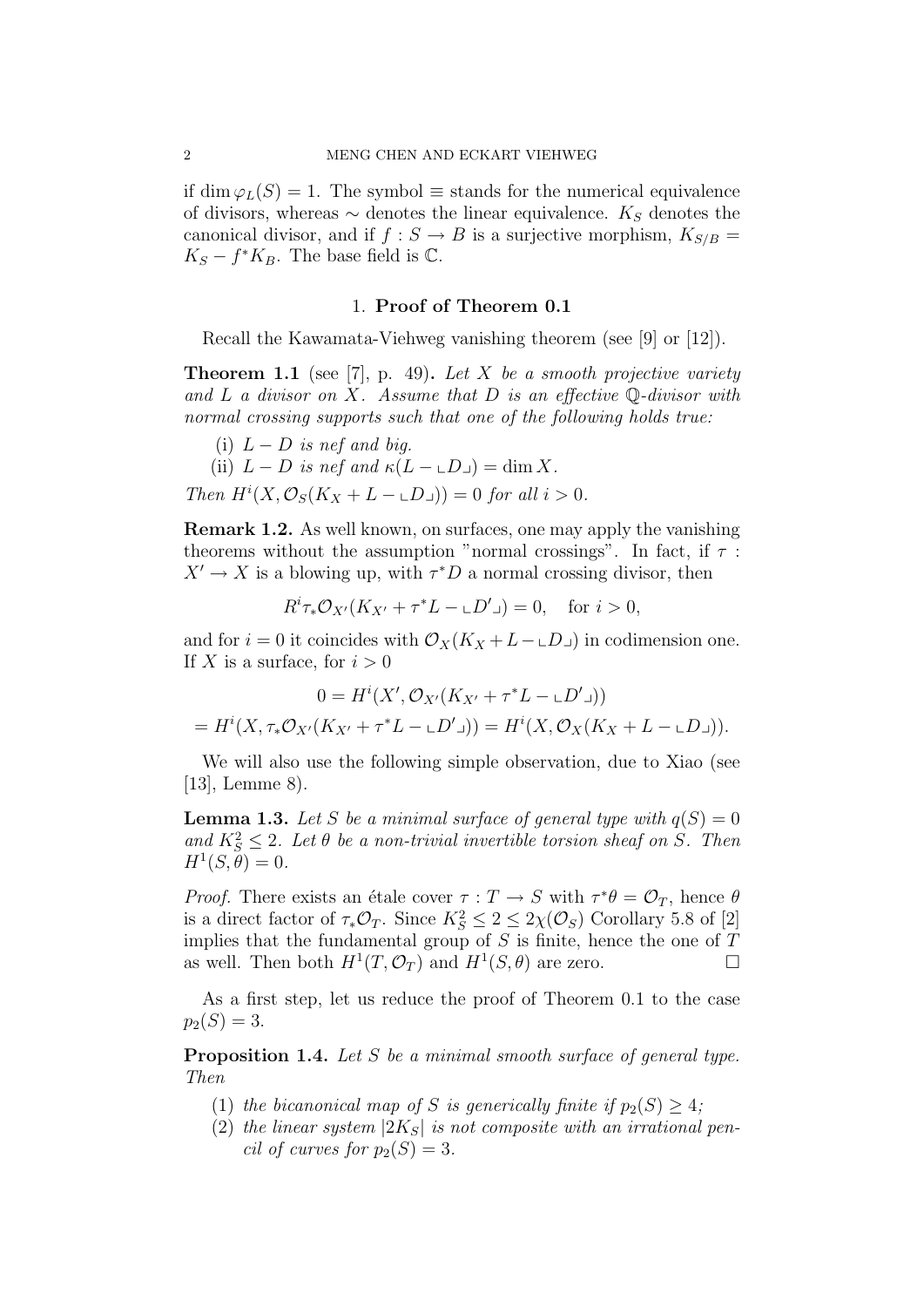*Proof.* Suppose for some S with  $p_2(S) \geq 2$  the linear system  $|2K_S|$  is composite with a pencil, or for  $p_2(S) = 3$  with an irrational pencil. Let  $\pi : S' \longrightarrow S$  be any birational modification such that  $|2\pi^*(K_S)|$ defines a morphism  $\phi'_2$  and let  $B'_2$  be its image. Consider the Stein factorization

$$
\phi_2': S' \xrightarrow{f} B_2 \longrightarrow B_2'.
$$

For some fibres  $C_i$  of f and for a general fibre C. We may write

$$
\pi^*(2K_S) \sim \sum_{i=1}^a C_i + Z_2 \equiv a \cdot C + Z_2,
$$

where  $Z_2$  is the fixed part. By assumption on the the smooth curve  $B_2$ the sheaf  $f_*(\mathcal{O}_{S'}(2K_{S'}))$  is invertible of degree a and the space of its global sections is of dimension  $\geq 4$ , or of dimension  $\geq 3$  if  $B_2 \neq \mathbb{P}^1$ . In both cases one finds  $a \geq 3$ .

Set 
$$
G = \pi^*(K_S) - \frac{1}{a}Z_2
$$
. We have  $K_{S'} + \ulcorner G \urcorner \le K_{S'} + \pi^*(K_S)$  and

$$
G - C \equiv \frac{a - 2}{a} \pi^*(K_S)
$$

is nef and big. Thus 1.1 implies that

$$
|K_{S'} + \ulcorner G\urcorner||_C = |K_C + D|,
$$

for some divisor  $D = \lceil G \rceil_C$  of positive degree on the curve C. The genus of C can not be zero or one, hence  $h^0(C, K_C + D) \geq 2$ . This implies that the morphism given by  $|K_{S'} + \pi^*(K_S)|$  can not factor through f, a contradiction.  $\square$ 

**Proposition 1.5.** Let S be a smooth minimal surface of general type with  $p_2(S) = 3$ . Assume that  $|2K_S|$  is composite with a pencil of curves. Then

- (i)  $K_S^2 = 2$  and  $p_g(S) = q(S) \le 1$ .
- (ii)  $|2K_S|$  is composite with a rational pencil of curves of genus 2.
- (iii)  $|2K_S|$  defines a morphism on S, i.e. the movable part of  $|2K_S|$ is base point free.
- (iv) Let E be a component of the fixed part of  $|2K_S|$ . Then  $E\cdot K_S = 0$ and E is a  $(-2)$  curve.

*Proof.* Since  $p_2(S) = 3$  one has  $p_q(S) \leq 2$ . The Riemann-Roch theorem and the positivity of the Euler-Poincaré characteristic imply that

$$
0 < K_S^2 = 3 - 1 + q(S) - p_g(S) \le 2.
$$

By [3], Theorems 11 and 12,  $q(S) = 0$  if either  $K_S^2 = 1$  or if  $K_S^2 =$  $p_g(S) = 2$ . Hence in order to prove (i), one just has to exclude the case  $K_S^2 = 1$ ,  $p_g(S) = 1$  and  $q(S) = 0$ .

Since  $p_2(S) = 3$  Proposition 1.4 implies that  $|2K_S|$  is composite with a rational pencil of curves. Let  $\pi : S' \to S$  be again a minimal birational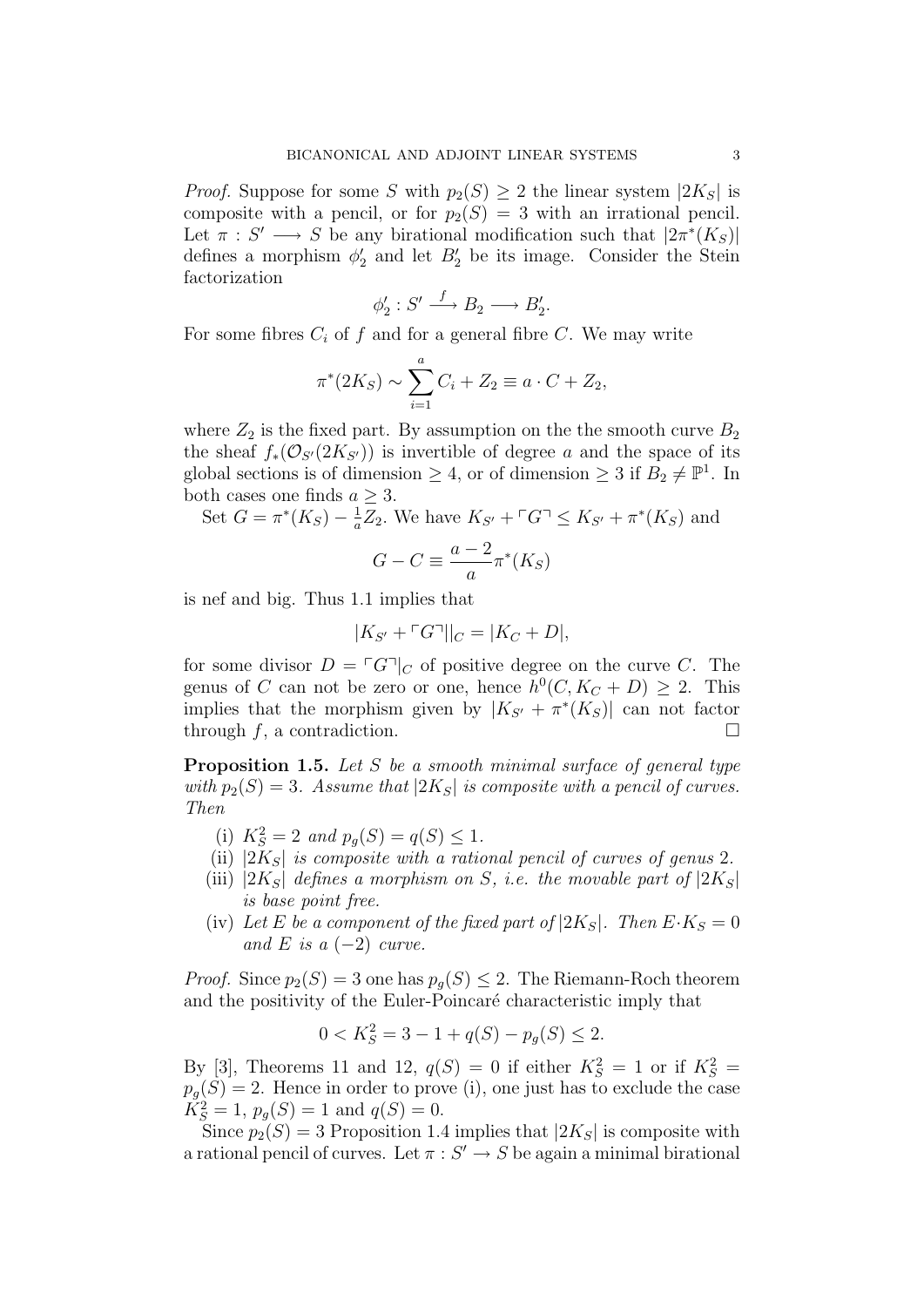modification such that  $|2K_{S'}|$  defines a morphism  $f: S' \to \mathbb{P}^1$ . The sheaf  $f_*\mathcal{O}_S(2K_S)$  is invertible of degree two, hence we may write

$$
2K_{S'} \sim 2C' + Z_2'
$$

for a general fibre C' of f. Set  $C = \pi_*(C')$  and  $Z_2 = \pi_*(Z'_2)$ , then  $2K_S \sim 2C + Z_2$ .

If  $K_S^2 = 1$  one has  $C^2 \leq K_S \cdot C \leq 1$ . Since the genus of C is at least two,  $K_S \cdot C + C^2 \ge 2$ , which implies  $K_S \cdot C = C^2 = 1$  and  $K_S^2 \cdot C^2 =$  $(K_S \cdot C)^2$ . By the Index Theorem  $K_S \equiv C$ . As shown in [3] or [4] the condition  $K_S^2 = p_g(S) = 1$  implies that on S numerical equivalence coincides with linear equivalence. Hence  $K_S \sim C$ , a contradiction since  $p_g(S) \neq h^0(S, \mathcal{O}_S(C)) = 2.$ 

Up to now, we obtained (i). For (iii) suppose that  $\pi$  can not be chosen to be an isomorphism, hence  $C^2 > 0$ . Then  $2 = K_S^2 \ge K_S \cdot C \ge C^2$ . On the other hand, the index theorem gives

$$
K_S^2 \cdot C^2 \le (K_S \cdot C)^2.
$$

Since  $K_S \cdot C + C^2$  is even, one finds  $K_S^2 = K_S \cdot C = C^2 = 2$ , hence  $K_S \equiv C$ , and  $Z_2 = 0$ .

Assume  $p_q(S) = 1$ . Let  $D \in |K_S|$  be the unique effective divisor. Then there are two fibers  $C'_1$  and  $C'_2$  of f such that, for  $C_i = \pi(C'_i)$ one has  $2D = C_1 + C_2$ . If  $C_1 \neq C_2$ , then the  $C_i$  are both 2-divisible for  $i = 1, 2$  and  $D \equiv 2P$ , where P is a divisor. This implies  $D^2 \geq 4$ , a contradiction. If  $C_1 = C_2$ , then  $D = C_1$  and thus  $h^0(S, \mathcal{O}_S(D)) = 2$ , again a contradiction.

Assume  $p_q(S) = 0$ , hence  $q(S) = 0$ . Then the sheaf

$$
\theta = \mathcal{O}_S(K_S - C)
$$

is a non-trivial invertible torsion sheaf on S. The Riemann-Roch Theorem implies  $h^1(S, \theta) = 1$ , contradicting Lemma 1.3.

So (iii) holds true and we may choose  $S' = S$ . Since for a general fibre C of f one has  $g(C) \ge 2$  and  $K_S \cdot C \le K_S^2 = 2$ , one finds  $g(C) = 2$ , and  $Z_2 \cdot K_S = 0$ .

Proof of Theorem 0.1. By 1.4 and 1.5 it remains to show, that there can not exist a surface with:

**1.6.** S is a minimal surface of general type with  $p_2(S) = 3$ , with  $K_S^2 = 2$ and with  $p_q(S) = q(S) \leq 1$ . The bicanonical map is a genus two fibration  $f : S \longrightarrow \mathbb{P}^1$ .

Writing again  $Z_2$  for the fixed part of  $|2K_S|$  and C for a general fibre of f, one has  $2K_S \sim 2C + Z_2$ . Let  $Z_v \leq Z_2$  be the largest effective divisor contained in fibres of f, and  $Z_h = Z_2 - Z_v$  the horizontal part of  $Z_2$ . In particular  $C \cdot K_S = C \cdot Z_h = 4$ . We will study step by step the divisors  $Z_v$  and  $Z_h$ .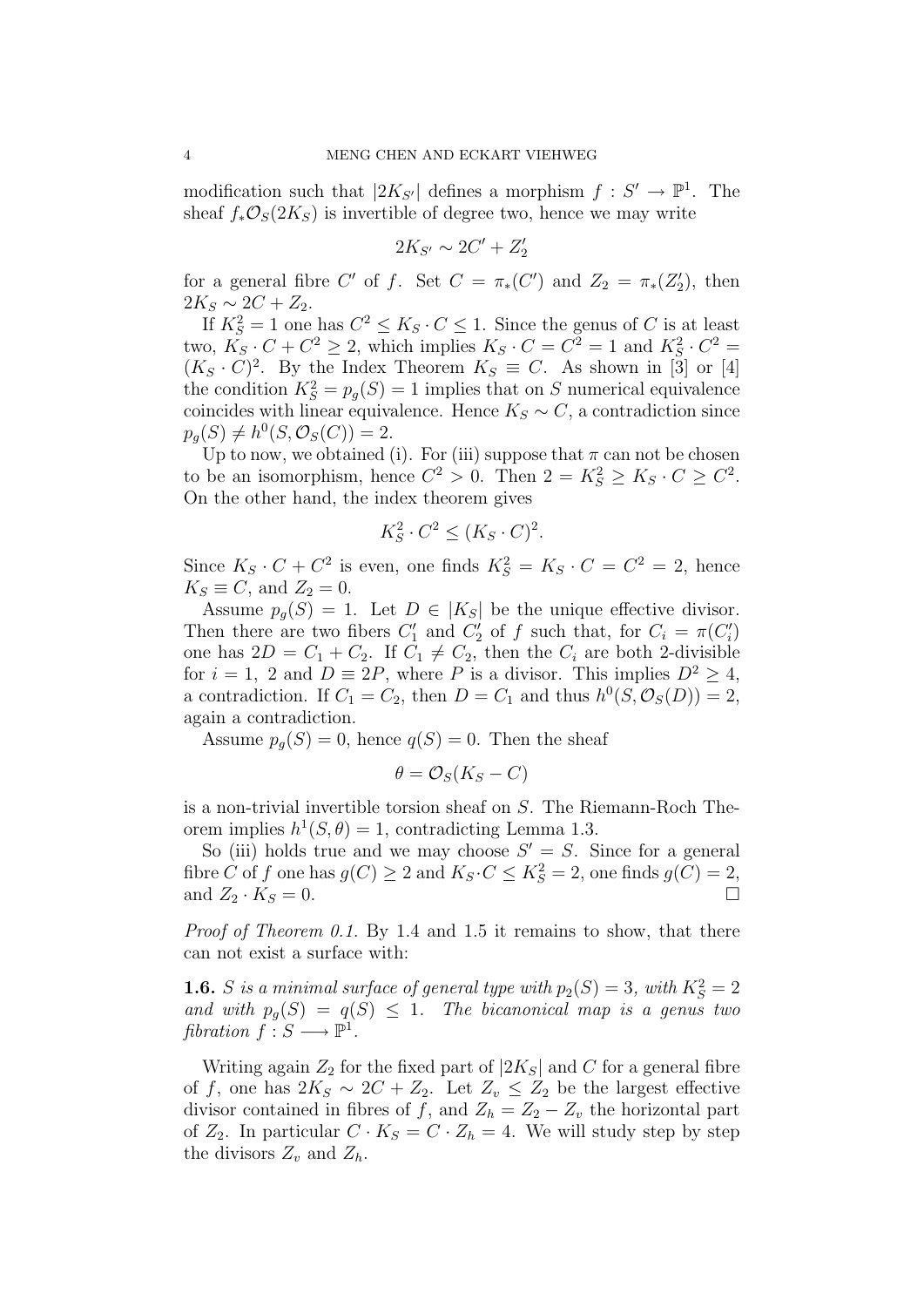Claim 1.7. The maximal multiplicity  $a$  in  $Z_2$  of an irreducible component is two.

*Proof.* Suppose  $a > 2$ , and denote by Γ the total sum of reduced components of multiplicity  $a$  in  $Z_2$ . We may write

$$
\Gamma = \Gamma_1 + \cdots + \Gamma_s,
$$

where the  $\Gamma_i$  are connected pairwise disjoint. 1.5, (iv), implies that each  $\Gamma_i$  is a connected tree of rational curves, thus 1-connected. We may replace 2C by the sum of two different general fibres of f, say  $C_1$ and  $C_2$ . Then

$$
K_S - \frac{1}{a}C_1 - \frac{1}{a}C_2 - \frac{1}{a}Z_2
$$

is nef and big, and 1.1 implies that

$$
H^{1}(2K_{S}-\Gamma_{1}-\cdots-\Gamma_{s})=H^{1}(2K_{S}+\Gamma-\frac{1}{a}C_{1}-\frac{1}{a}C_{2}-\frac{1}{a}Z_{2})=0.
$$

Thus we have a surjective map

$$
H^{0}(S, 2K_{S}) \longrightarrow H^{0}(\Gamma_{1}, \mathcal{O}_{\Gamma_{1}}) \oplus \cdots \oplus H^{0}(\Gamma_{s}, \mathcal{O}_{\Gamma_{s}}) = \bigoplus_{s}^{s} \mathbb{C},
$$
  
contradicting  $\Gamma \leq Z_{2}$ .

**Claim 1.8.** The horizontal part  $Z_h$  of  $Z_2$  is either reduced, or  $Z_h = 2H$ for an irreducible  $(-2)$  curve H.

*Proof.* If not, there is an irreducible curve  $H_1$  with  $Z_h - 2H_1 \neq 0$ . By 1.7 the multiplicities occurring in  $Z_2$  are at most 2, and  $Z_h \cdot C = 4$ implies that either  $Z_h - 2H_1 = 2H_2$  for a reduced (-2)-curve  $H_2$ , or  $Z_h - 2H_1$  is reduced. Let us write  $H_2 = 0$  in the second case, such that in both cases

1  $\frac{1}{2}Z_h - \frac{1}{2}$  $\frac{1}{2}Z_{h-} + H_2 \neq 0.$ 

Consider the effective Q-divisor  $G = \frac{1}{2}$  $\frac{1}{2}Z_2 - H_2$ . Obviously

$$
K_S - G \equiv C + H_2
$$

is nef. On the other hand,

$$
2(K_S - \sqcup G \sqsupset) \ge 2C + Z_h - 2^{-\frac{1}{2}}Z_h \negthinspace \negthinspace + 2H_2
$$

is big. By the vanishing theorem 1.1, we have

$$
H^1(S, 2K_S - \mathbf{L}G) = 0.
$$

The divisor  $\mathcal{L}G \supseteq H_1$  is again the sum over reduced connected trees  $\Gamma_i$  of  $(-2)$ -curves, say

$$
\ulcorner G \urcorner = \Gamma_1 + \cdots + \Gamma_s.
$$

Thus we have a surjective map

$$
H^{0}(S, 2K_{S}) \longrightarrow H^{0}(\Gamma_{1}, \mathcal{O}_{\Gamma_{1}}) \oplus \cdots \oplus H^{0}(\Gamma_{s}, \mathcal{O}_{\Gamma_{s}}) = \bigoplus^{s} \mathbb{C},
$$
  
contradicting  $0 < 2 \mathbb{L}G \mathbb{L} \leq 2G \leq Z_{2}$ .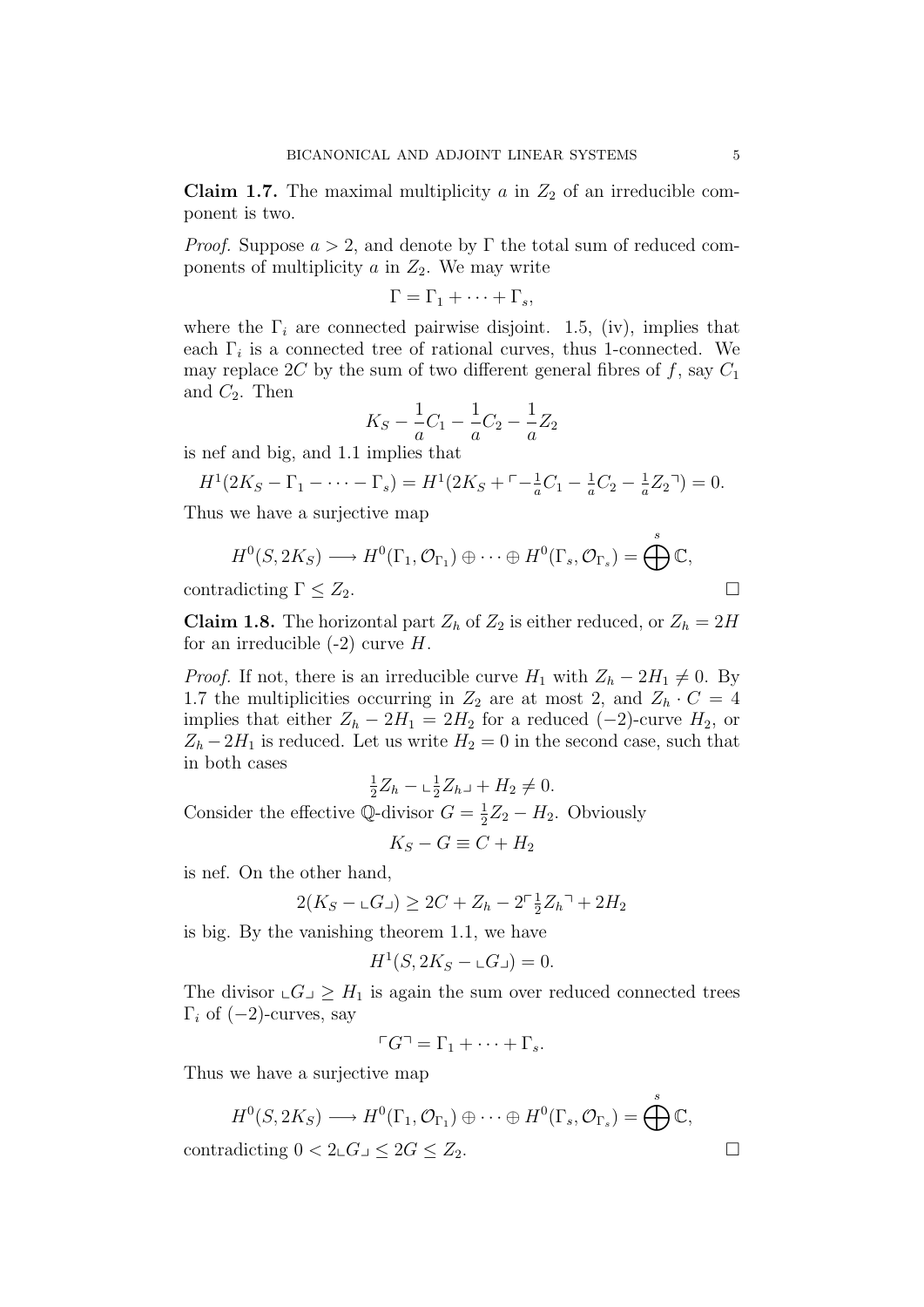**Claim 1.9.**  $Z_h$  is either the sum of 4 disjoint sections of f or twice an irreducible curve H. Moreover  $Z_v = 0$  in both cases.

*Proof.* If  $Z_h = 2H$  for an irreducible curve H, one has  $Z_h^2 = -8$ . Otherwise 1.8 only leaves the possibility  $Z_h = H_1 + \cdots + H_t$ , for  $t \leq 4$ . In this case,  $Z_h^2 \ge -2t \ge -8$ , and  $Z_h^2 = -8$  if and only if  $t = 4$  and  $H_i \cdot H_j = 0$  for  $i \neq j$ . The inequality

(1.9.1) 
$$
0 = 2K_S \cdot Z_h = 8 + Z_v \cdot Z_h + Z_h^2,
$$

implies  $Z_h^2 \leq -8$ , and we obtain the first part of 1.9.

In both cases (1.9.1) is an equality, hence  $Z_v \cdot Z_h = 0$ . Finally the equality

$$
0 = 2K_S \cdot Z_v = 2C \cdot Z_v + Z_v^2 + Z_v \cdot Z_h
$$

implies  $Z_v^2 = 0$  and by the Index theorem  $Z_v \equiv 0$ . Since  $Z_v \ge 0$  one finds  $Z_v = 0$ .

**Claim 1.10.** In 1.9 the case  $Z_h = 2H$  does not occur, and

$$
Z_h = H_1 + \cdots + H_4
$$

implies  $p_q(S) = q(S) = 0$ .

*Proof.* Assume that  $p_q(S) = 1$ , and let D denote the effective canonical divisor. Then  $2D = C_1 + C_2 + Z_h$  for fibres  $C_i$  of f. First of all this implies that the multiplicity of  $Z_h$  is divisible by 2, hence  $Z_h = 2H$ , and  $C_1 + C_2$  must be divisible by 2, as well. Since for any divisor B the intersection number  $B^2 + B \cdot K_S$  must be even, and since  $C_i \cdot K_S = 2$  the fibres  $C_i$  can not be divisible by two. Hence  $C_1 = C_2$  and  $D = C_1 + H$ , a contradiction since  $p_g(S) < h^0(S, \mathcal{O}_S(D)) = 2$ .

If  $p_q(S) = 0$ , then by 1.5 (i)  $q(S) = 0$ . In case  $Z_h = 2H$  one finds  $K_S \equiv C + H$  and  $\theta = \mathcal{O}_S(K_S - C - H)$  is a 2-torsion sheaf. The Riemann-Roch Theorem implies that  $h^1(S, \theta) = 1$ , contradicting 1.3. <del>□</del>

It remains to exclude the existence of a surface with:

**1.11.** S is a minimal surface of general type,  $f : S \to \mathbb{P}^1$  the bicanonical map and for a fibre  $C$  of  $f$  and for pairwise disjoint  $(-2)$  curves  $H_1, \ldots, H_4$ 

$$
2K_{S/\mathbb{P}^1} = 6C + H_1 + \cdots + H_4.
$$

Let us write  $H = H_1 + \cdots + H_4$ . On some open dense subset  $U \subset \mathbb{P}^1$ there is a natural involution  $\iota$  on  $f^{-1}(U)$  with quotient  $f^{-1}(U) \to$  $\mathbb{P}^1 \times U$ . Since S is minimal *ι* extends to an involution on S, denoted again by  $\iota$ . The equality

$$
0 = 2K_S \cdot \iota(H_i) = 2C \cdot \iota(H_i) + (H_1 + H_2 + H_3 + H_4) \cdot \iota(H_i)
$$

implies that  $\iota(H_i) \in \{H_1, H_2, H_3, H_4\}$ , hence  $\iota(H) = H$ . For U small enough, each effective bicanonical divisor of  $f^{-1}(U)$  is the pullback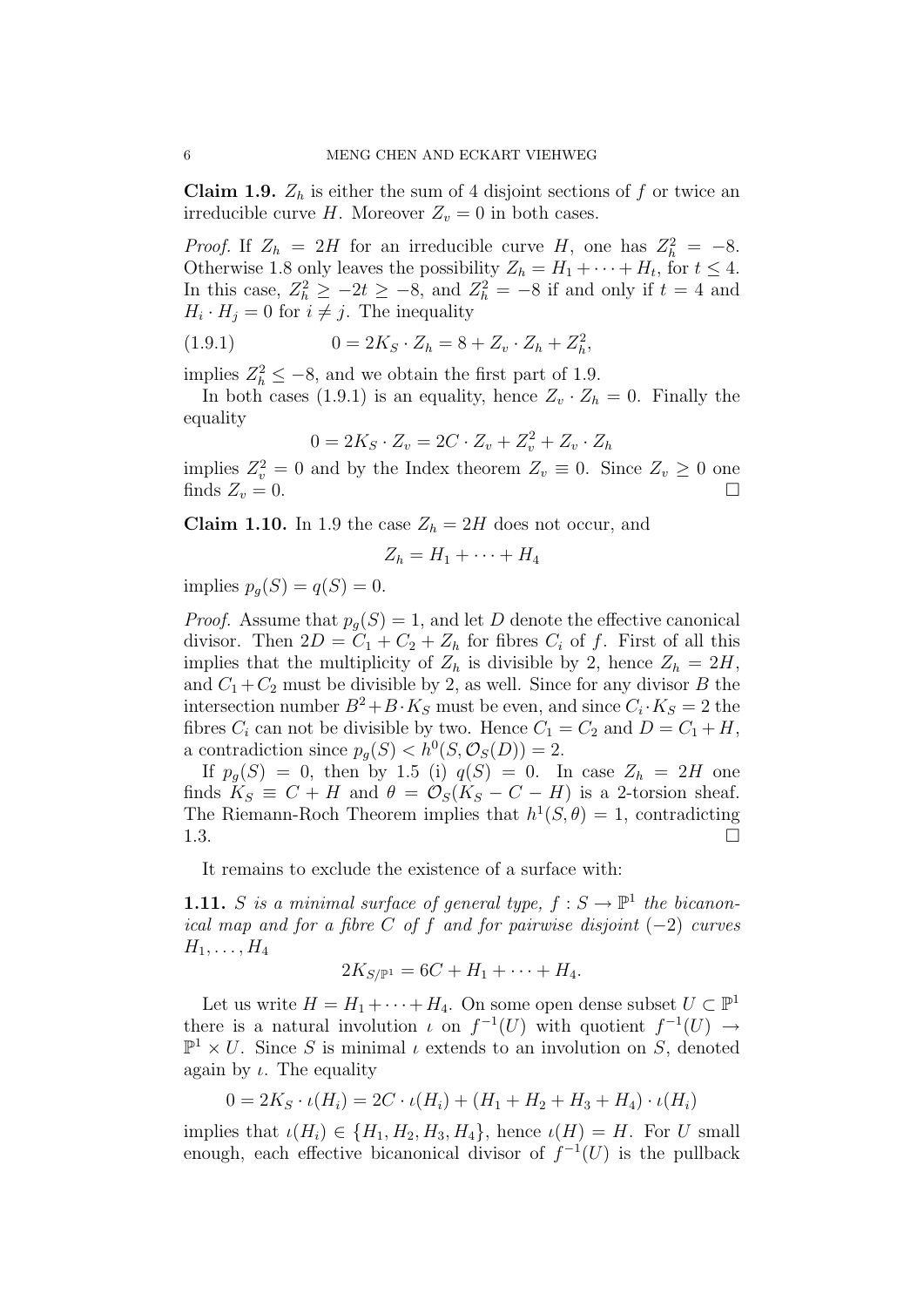of a divisor on  $\mathbb{P}^1 \times U$ , hence none of the  $H_i$  can be fixed under  $\iota$ . Renumbering we may assume that  $\iota(H_1) = H_2$  and  $\iota(H_3) = H_4$ .

Let E be any  $(-2)$ -curve on S, not equal to one of the  $H_i$ . The equality

$$
0 = 2K_S \cdot E = 2C \cdot E + (H_1 + H_2 + H_3 + H_4) \cdot E
$$

implies that  $H_i \cdot E = 0$  for all i. Hence E is a component of a fibre not meeting the  $H_i$ .

On the other hand let  $E$  be any component of a fibre of  $f$ . If  $E$  does not meet H, then  $E \cdot K_S = 0$ , hence E is a (-2)-curve.

The morphism  $\delta : S \to S'$  to the relative minimal model contracts exactly the  $(-2)$  curves of the fibres. Hence all fibres of  $f' : S' \to \mathbb{P}^1$ are reduced and all of their components E' meet  $H' = \delta(H)$ . Moreover the intersection number  $E \cdot K_S = E \cdot H$  on S is even. So the reducible fibres of  $f'$  have at most two components  $E'_1$  and  $E'_2$ , both meeting  $H'$ in two points. The components  $E'_1$  and  $E'_2$  need not be Cartier divisors. However  $E'_1 + E'_2$  is Cartier, as well as the images  $H'_i$  of the  $H_i$ .

We write  $\iota'$  for the automorphism of S' induced by  $\iota$ . Since  $p_g(S)$  =  $q(S) = 0$  the direct image  $f_*\mathcal{O}_S(K_{S/\mathbb{P}^1}) = \mathcal{O}_{\mathbb{P}^1}(1)^{\oplus 2}$ . Consider the restriction map

$$
\eta: f'_{*}\mathcal{O}_{S'}(K_{S'/\mathbb{P}^1})=\mathcal{O}_{\mathbb{P}^1}(1)^{\oplus 2}\longrightarrow \mathcal{O}_{H'_1}(2)=\mathcal{O}_{H_i}(K_{S'/\mathbb{P}^1}\cdot H'_1).
$$

Since  $\mathcal{O}_C(K_C)$  is generated by global sections  $\eta$  is non-zero, hence its kernel is isomorphic to  $\mathcal{O}_{\mathbb{P}^1}(\epsilon)$ , for  $\epsilon = 0$  or 1. Let  $\sigma'$  be a general section of Ker( $\eta$ ), and let  $\sigma$  be the induced section of  $\mathcal{O}_{S'}(K_{S'/\mathbb{P}^1})$ . By construction  $H_1'$  lies in the zero-locus B of  $\sigma$ . For some open dense  $U \subset \mathbb{P}^1$  the divisor  $B|_{f'^{-1}(U)}$  is invariant under  $\iota'$ . Then the section  $\sigma$ is zero on  $H_1' + H_2'$ . Altogether we found an effective Cartier divisor  $D'$ with

$$
\epsilon \cdot C + H_1' + H_2' + D' \sim K_{S'/\mathbb{P}^1}.
$$

By construction  $D'$  does not contain a whole fibre. So it is concentrated in the reducible fibres of f'. Let  $f'^{-1}(p) = E'_1 + E'_2$  be one of such fibres, and let  $\alpha_1 \cdot E_1' + \alpha_2 \cdot E_2'$  be the part of D' concentrated in  $f^{-1}(p)$ . Then one of the  $\alpha_i$  must be zero, say  $\alpha_1$ , hence  $\alpha_2 > 0$ .

The divisor  $\iota'^*(\alpha_2 \cdot E_2')$  is the part of  $\iota'^*(D')$  lying in  $f'^{-1}(p)$ . If  $\iota'^*(E_2') = E_1'$ 

$$
\alpha_2 \cdot E_2' - \iota'^*(\alpha_2 \cdot E_2') = \alpha_2 \cdot E_2' - \alpha_2 \cdot E_1'
$$

is the part concentrated in  $f^{-1}(p)$  of a divisor, linear equivalent to zero. Then the same holds true for

$$
\alpha_2 \cdot \delta^*(E'_2) - \alpha_2 \cdot \delta^*(E'_1).
$$

Obviously this is not possible, hence  $E'_i$  is invariant under  $\iota'$ .

We may assume that  $E'_1 \cap H'_1 \neq \emptyset$ . The component  $E'_1$  meets exactly one of the other  $H'_i$ , and being invariant under  $\iota'$ , this can only be  $H'_2$ .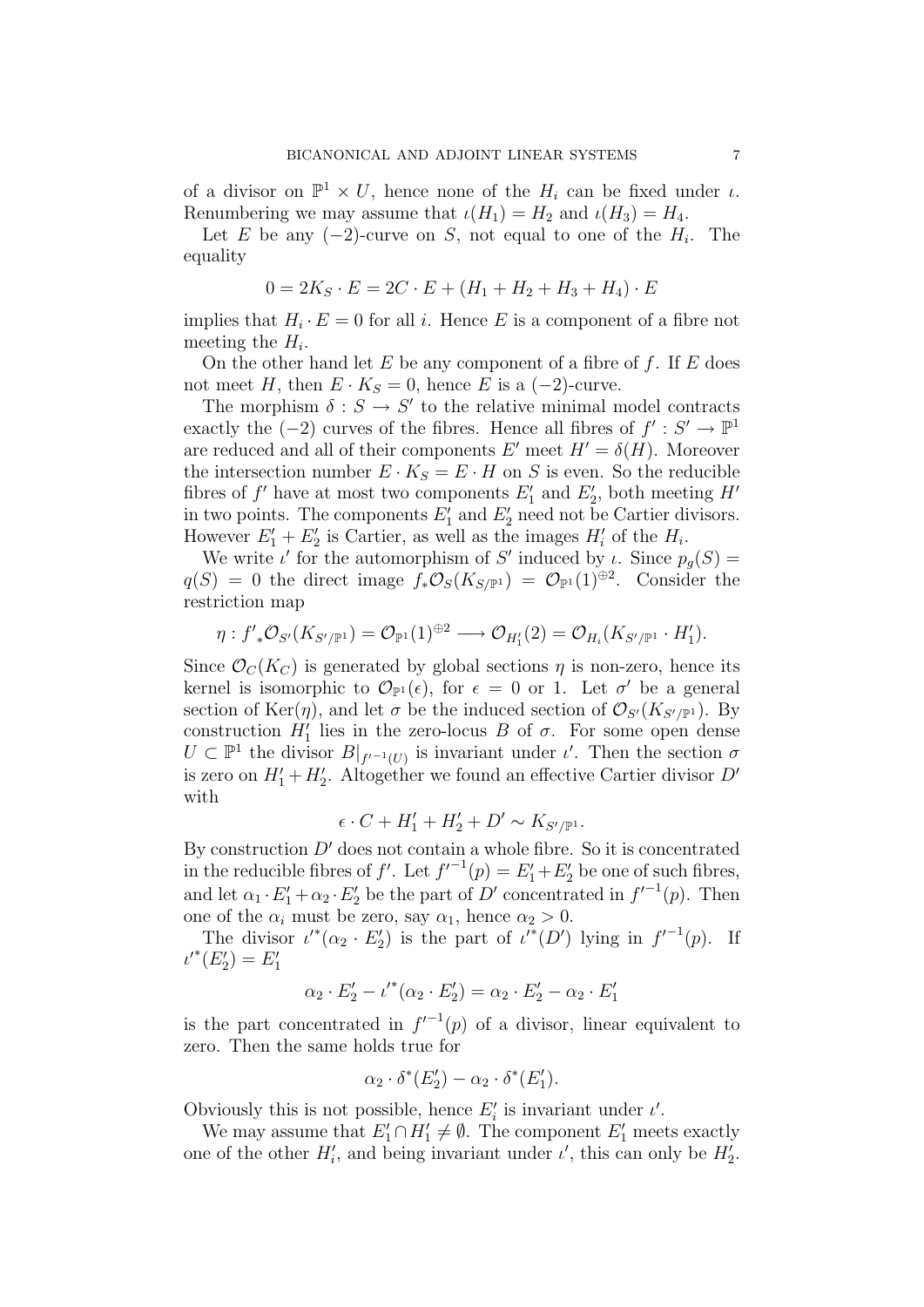Write  $D = \delta^*(D')$  and  $E_i$  for the proper transform of  $E'_i$ . If  $D'$  contains  $E'_{2}$ , it can not contain  $E'_{1}$ , hence D does not contain  $E_{1}$ . Since

$$
\epsilon \cdot C + H_1 + H_2 + D \sim K_{S/\mathbb{P}^1}
$$

one finds  $1 = E_1 \cdot K_{S/\mathbb{P}^1} \ge E_1 \cdot (H_1 + H_2) = 2$ , obviously a contradiction. So  $D'$  only contains components of reducible fibres meeting  $H'_1$  and  $H'_2$ but neither  $H'_3$  nor  $H'_4$ . So  $D \cdot H_3 = 0$  and

$$
H_3 \cdot (\epsilon \cdot C + H_1 + H_2 + D) = \epsilon < H_3 \cdot K_{S/\mathbb{P}^1} = 2,
$$

a contradiction.

## 2. Adjoint linear systems

Let  $S$  be a surface of general type, not necessary minimal, and let  $L$  be a divisor on  $S$ . There are few criteria known, which imply that  $\varphi_{K_S+L}$  is generically finite, though the linear system  $|K_S+L|$  quite well understood (see for instance [11] and [5]).

By [14], for a surface S of general type with  $q(S) \geq 3$  the map  $\varphi_{K_S}$  is generically finite, hence the same holds true for  $\varphi_{K_S+L}$  whenever  $L \geq 0$ . We will prove here

**Proposition 2.1.** Let S be a smooth projective surface of general type and let L be an effective divisor on S with  $h^0(S, \mathcal{O}_S(L)) > 2$ . Then  $\varphi_{Ks+L}$  is generically finite.

If  $h^0(S, \mathcal{O}_S(L)) = 2$  obviously |L| is composite with a pencil. The method used to prove 2.1 will also show:

Addendum 2.2. Assume in 2.1 that  $h^0(S, \mathcal{O}_S(L)) = 2$ . Then  $\varphi_{K_S+L}$ is generically finite, except possibly in one of the following cases:

- (a)  $p_q(S) = 0$  and |L| is composite with a rational pencil of hyperelliptic curves.
- (b)  $0 < q(S) \leq 2$  and |L| is composite with a rational pencil of curves of genus  $g = q(S) + 1$ .

The next two examples shows that the exceptional cases 2.2, (a) and (b), really occur.

Example 2.3. In [13], p. 46 - 49, one finds an example of a surface S of general type with  $p_g(S) = q(S) = 0$  and  $K_S^2 = 2$ , having a pencil  $f: S \to \mathbb{P}^1$  of curves of genus 2. If C denotes a general fibre, then

$$
H^0(S, \mathcal{O}_S(K_S + C)) = H^0(C, \mathcal{O}_C(K_C)) = \mathbb{C}^{\oplus 2},
$$

and  $|K_S + C|$  is composite with a rational pencil of genus 2 curves.

**Example 2.4.** Let C be a smooth curve of genus 2, and let  $\theta$  be an invertible 2-torsion sheaf on C, with  $\theta \neq \mathcal{O}_C$ . For  $T = \mathbb{P}^1 \times C$  let  $p_1: T \to \mathbb{P}^1$  and  $p_2: T \to C$  be the projections. For  $a \geq 3$  consider

$$
\delta = p_1^*(O(a)) \otimes p_2^*(\theta).
$$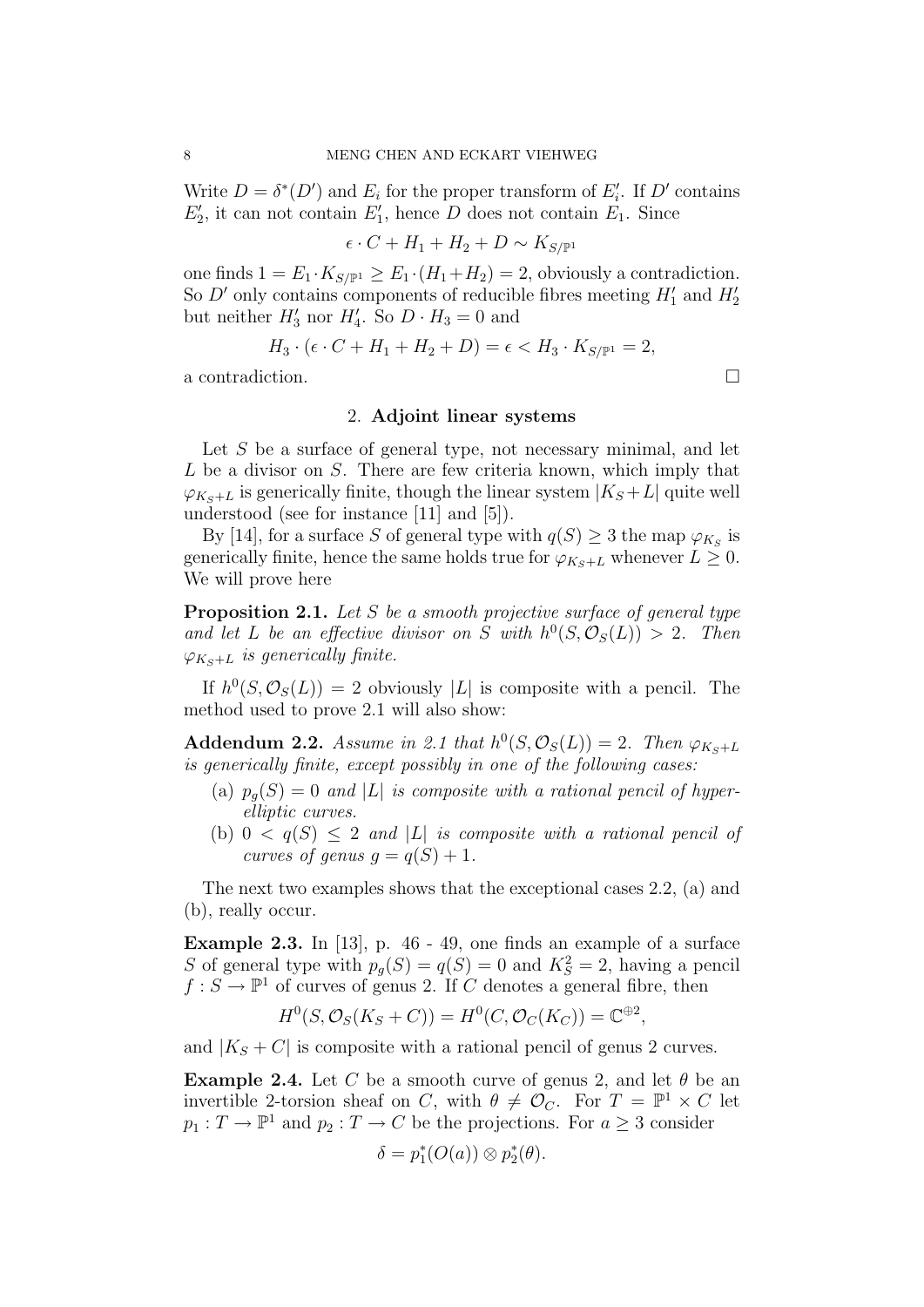Since  $\delta^2 \cong \mathcal{O}_T(D)$  for a non-singular divisor D, one obtains a smooth double cover  $\pi : S \to T$  with

$$
\pi_*\mathcal{O}_S(K_S)=\mathcal{O}_T(K_T)\oplus \mathcal{O}_T(K_T)\otimes \delta.
$$

It is easy to see that  $S$  is a minimal surface of general type, and that  $|K_S|$  is composite with a pencil of curves of genus 3. In fact  $\varphi_{K_S}$ coincides with  $f = p_1 \circ \pi$ . For a general fiber C of f, choose  $L = C$ . Then  $h^0(S, \mathcal{O}_S(L)) = 2$ , but  $|K_S + L|$  is composite with the same pencil as  $|K_S|$ .

Note that  $f$  is an isotrivial family of curves of genus 3, that

$$
f_*\mathcal{O}_S(K_S)=\mathcal{O}_{\mathbb{P}^1}(a-2)\oplus \mathcal{O}_{\mathbb{P}^1}(-2)^{\oplus 2},
$$

and that  $q(S) = 2$ .

In Examples 2.3 and 2.4 the divisor  $L$  is nef, but not big.

Question 2.5. Does there exists a minimal surfaces  $S$  of general type and a nef and big divisor L on S with  $h^0(S, \mathcal{O}_S(L)) = 2$ , for which  $|K_S + L|$  is composite with a pencil of curves?

Such examples exist on surfaces S of smaller Kodaira dimension, or on surfaces S of general type for  $h^0(S, \mathcal{O}_S(L)) = 1$ :

**Example 2.6.** Let  $f : S \to \mathbb{P}^1$  be a family of elliptic curves admitting a section  $G$ , and with  $S$  non-singular and projective. For a general fibre C of f choose  $L_m = mF + G$ . Then  $L_m$  is nef and big, whenever  $m > \text{Max} \{0, -\frac{G^2}{2}\}$  $\frac{G^2}{2}$ , and  $h^0(S, \mathcal{O}_S(L_m)) = m + 1$ . However  $|K_S + L_m|$ is always composite with a pencil.

**Example 2.7.** Let S be a minimal surface of general type with  $K_S^2 = 1$ and  $p_g(S) = q(S) = 0$ . Denote by L a divisor numerically equivalent to  $K_S$ . Then  $h^0(S, \mathcal{O}_S(L)) \leq 1$  and  $h^0(S, \mathcal{O}_S(K_S + L)) = 2$ . Thus  $|K_S + L|$  is automatically composite with a rational pencil of curves. One may refer to [10] for a classification of such pairs  $(S, L)$ .

*Proof of 2.1 (and of 2.2).* Replacing S by a blowing up, we may assume that the moving part of L has no fixed points, hence that  $\varphi_L$  is a morphism.

Let us first consider the case that  $|L|$  is composite with a pencil of curves. Take the Stein factorization

(2.7.1) 
$$
g: S \xrightarrow{f} B \xrightarrow{\rho} \mathbb{P}(H^0(S, \mathcal{O}_S(L))),
$$

so f is a pencil of curves of genus  $g \geq 2$ . As in the proof of 1.4 one easily sees that  $h^0(S, \mathcal{O}(L)) > 2$  implies that  $L \geq C_1 + C_2$  for two fibres  $C_i$  of f. The same holds true for  $h^0(S, \mathcal{O}_S(L)) = 2$ , if  $\rho$  is not an isomorphism. In both cases we may as well assume that  $L = C_1 + C_2$ .

As explained in  $[7]$ , 7.18, Kollárs vanishing theorem implies that the locally free sheaf  $f_*\mathcal{O}_S(K_{S/B})$  is numerically effective, and that  $\mathcal{E} = f_* \mathcal{O}_S(K_S + C_1 + C_2)$  is generated by global sections. Hence the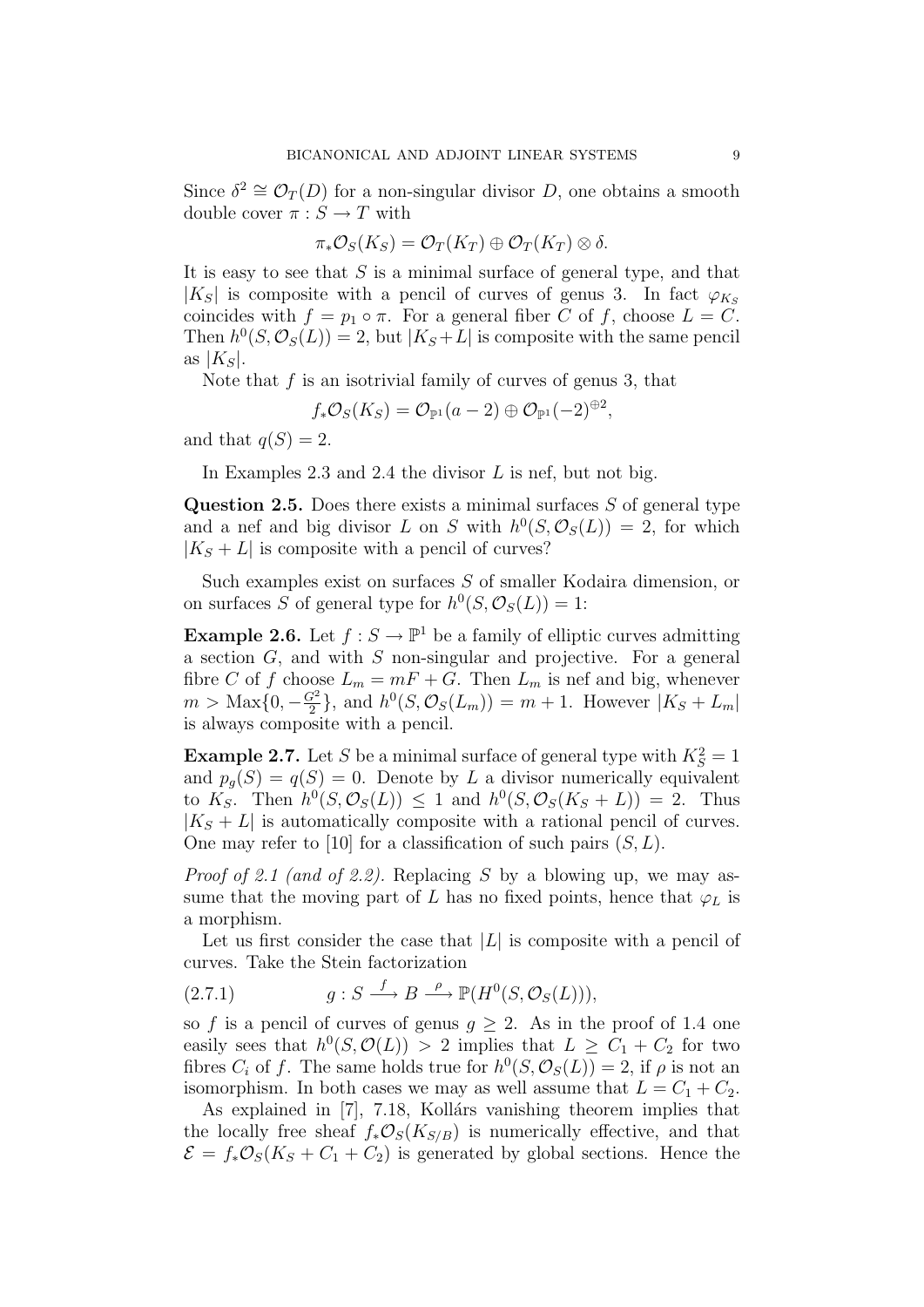tautological sheaf  $\mathcal{O}_{\mathbb{P}(\mathcal{E})}(1)$  on the projective bundle  $\mathbb{P}(\mathcal{E})$  is globally generated.

If the genus  $g(B) > 0$ , as a tensor product of a numerically effective vector bundle with an invertible sheaf of positive degree,  $\mathcal E$  is ample.

If  $B \cong \mathbb{P}^1$  the sheaf  $\mathcal{E} = f_* \mathcal{O}_S(K_{S/B})$  is a direct sum of line bundles of non-negative degree, say  $\nu_1 \leq \nu_2 \leq \cdots \leq \nu_g$ . If  $q(S) = 0$ , by the Leray spectral sequence  $H^1(\mathbb{P}^1, f_*\mathcal{O}_S(K_S)) = 0$ , hence  $\nu_1 > 0$ . If  $q(S) \neq 0$ , one has  $p_g(S) > 0$ , hence  $\nu_g \geq 2$ .

Altogether, in both cases the sheaf  $\mathcal{O}_{\mathbb{P}(\mathcal{E})}(1)$  is globally generated and big.  $\varphi_{Ks+L}$  factors like

$$
(2.7.2) \t\t S \xrightarrow{\varphi} \mathbb{P}(\mathcal{E}) \xrightarrow{\varphi'} \mathbb{P}^M,
$$

where  $\varphi$  is the relative canonical map and  $\varphi'$  the rational map induced by global sections of  $\mathcal{O}_{\mathbb{P}(\mathcal{E})}(1)$ . Since the genus of the fibres of f is at least two,  $\varphi$  is generically finite.  $\mathcal{O}_{\mathbb{P}(\mathcal{E})}(1)$ , as well as its restriction to the closure of the image of  $\varphi$ , are globally generated and big, hence  $\varphi_{K_S+L}$  is generically finite.

Before finishing the proof of 2.1 let us look to the case

$$
h^0(S, \mathcal{O}_S(L)) = 2
$$
, and  $B \stackrel{\cong}{\longrightarrow} \mathbb{P}^1$ 

in  $(2.7.1)$ . Here we may assume that  $L = C$  for a general fibre of  $f: S \to \mathbb{P}^1$ . Write again  $f_*\mathcal{O}_S(K_{S/B})$  as a direct sum of line bundles of non-negative degrees  $\nu_1 \leq \nu_2 \leq \cdots \leq \nu_g$ . If  $\varphi_{K_S+L}$  is composite with a pencil, [14] implies that  $q(S) < 3$ . Note that  $\nu_i = 0$  for  $i = 1, \ldots, q(S)$ .

If  $p_q(S) > 0$ , one also knows that  $\nu_q \geq 2$ . Hence if  $g > q(S) + 1$ , the sheaf  $f_*\mathcal{O}_S(K_S+C)$  contains a subbundle  $\mathcal E$  of rank  $\geq 2$  which is globally generated and non trivial, i.e. not the direct sum of copies of  $\mathcal{O}_{\mathbb{P}^1}$ . For this bundle consider again the maps (2.7.2). The first one,  $\varphi$ , is fibrewise given by  $\geq 2$  independent sections of the canonical linear system, hence it is generically finite. Since  $\mathcal{O}_{\mathbb{P}(\mathcal{E})}(1)$ , and its restriction to the image of  $\varphi$  are again generated by global sections and big,  $\varphi' \circ \varphi$ is generically finite and one obtains 2.2, for  $p_q(S) > 0$ .

If  $p_g(S) = 0$ , hence  $q(S) = 0$ , then  $\nu_1 = \cdots = \nu_g = 1$ , and  $\mathcal{E} = f_* \mathcal{O}_S(K_S + C)$  is trivial. Then  $\mathbb{P}(\mathcal{E}) = \mathbb{P}^1 \times \mathbb{P}^{g-1}$  and in (2.7.2)  $\varphi$ is generically finite, whereas  $\varphi'$  is the projection to the second factor. The restriction of  $\varphi_{K_S+L}$  to a smooth fibre F coincides with  $|K_F|$ . So for F non hyperelliptic, the assumption that  $|K_S + L|$  is composite with a pencil, implies that all smooth fibres  $F$  are isomorphic and that  $(\varphi_L, \varphi_{K_S+L})$  is a birational map  $S \to \mathbb{P}^1 \times F$ , a contradiction.

To finish the proof of 2.1 it remains to consider the case that  $\varphi_L$  is generically finite. If  $p_q(S) > 0$ , the linear system |L| is a subsystem of  $|K_S + L|$ , hence the latter can not be composite with a pencil of curves.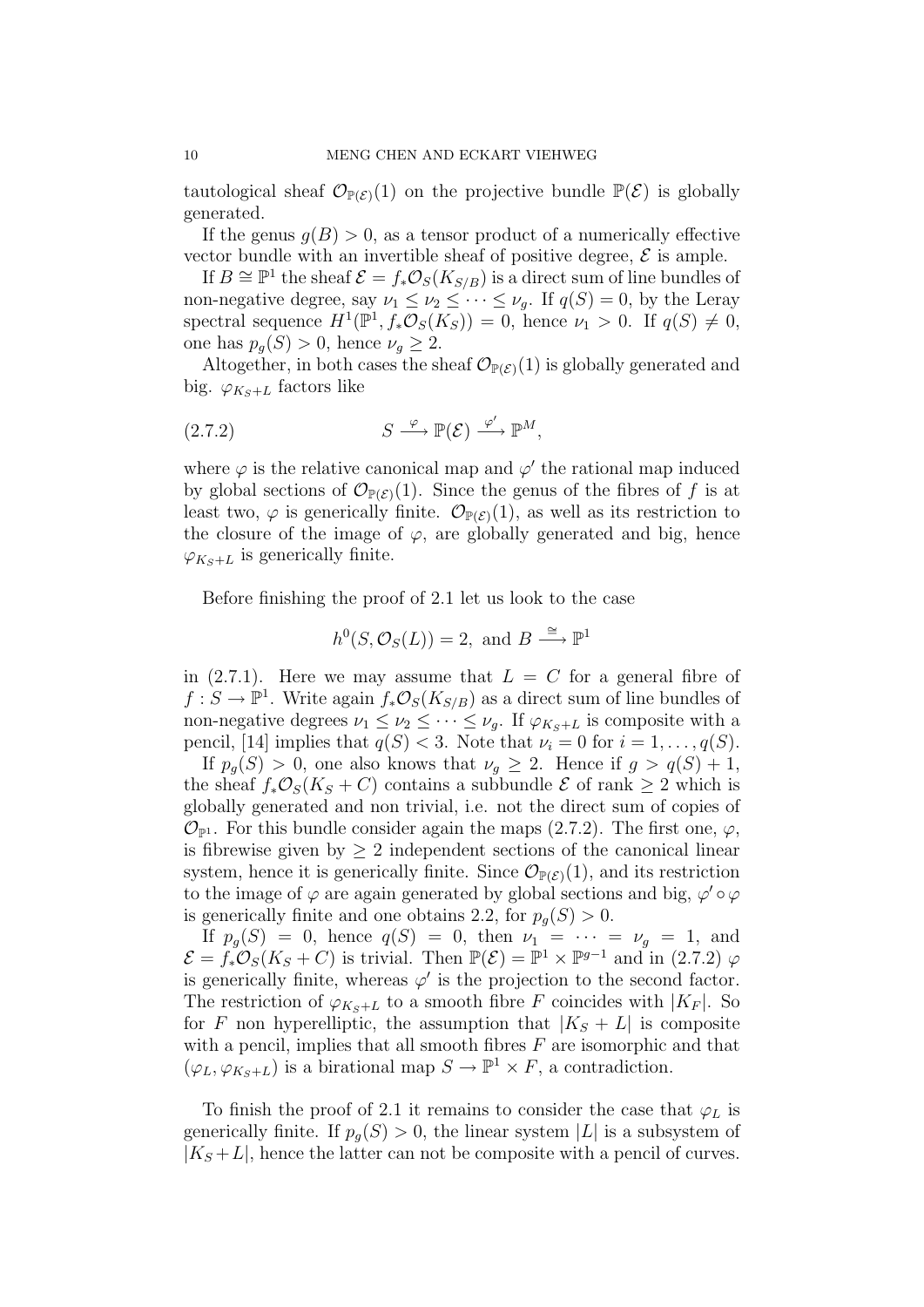For  $p_q(S) = q(S) = 0$ , blowing up S if necessary, we assume that both,  $\varphi_{Ks+L}$  and  $\varphi_L$  are morphism, hence that the movable parts M of  $K_S + L$  and  $L^0$  of L have no fixed points. Replacing L by  $L^0$  we may assume L to be big and globally generated.

Take the Stein factorization

$$
\varphi_{K_S+L}: S \xrightarrow{h} B \longrightarrow \mathbb{P}(H^0(S, \mathcal{O}_S((K_S+L)-1))).
$$

If  $\varphi_{K_S+L}$  is not generically finite, h is a fibration onto a smooth curve B with general fibre C. One may write  $M \sim \sum_{i=1}^{a} C_i$  for fibres  $C_i$  of h and for  $a \geq h^0(S, \mathcal{O}_S(K_S + L)) - 1$ . Noting that

$$
h^{0}(S, \mathcal{O}_{S}(K_{S}+L)) = \frac{1}{2}L \cdot (K_{S}+L) + \chi(\mathcal{O}_{S}) = \frac{1}{2}L \cdot (K_{S}+L) + 1
$$

one obtains the inequality

$$
L \cdot (K_S + L) \ge L \cdot M \ge \left(\frac{1}{2}L \cdot (K_S + L)\right)(L \cdot C),
$$

hence  $1 \leq L \cdot C \leq 2$ .

Consider next the natural map

$$
H^0(S, \mathcal{O}_S(L)) \xrightarrow{\alpha} W \subset H^0(C, \mathcal{O}_C(L|_C)),
$$

with W the image of  $\alpha$ . Because |L| is not composite with a pencil,

 $h^0(C, \mathcal{O}_C(L|_C)) \ge \dim_{\mathbb{C}} W \ge 2.$ 

Noting that the genus  $g(C) \geq 2$ , one has  $h^0(C, \mathcal{O}_C(\Gamma)) \leq j$  whenever Γ is a divisor with

$$
1 \le \deg(\Gamma) \le j.
$$

Hence

$$
h^0(C, \mathcal{O}_C(L|_C)) = \dim_{\mathbb{C}} W = L \cdot C = 2.
$$

This implies that  $h^0(S, \mathcal{O}_S(L-C)) \geq 1$  and  $L-C \geq 0$ . Since

$$
|K_S + C||_C = |K_C|,
$$

one finds dim  $\varphi_{K_S+L}(C) = 1$ , contradicting the choice of C as a fibre of  $h$ .

### Acknowledgement

This note grew out of discussions on the Q-divisor method used in [6] for threefolds of general type, during a visit of the first named author at the University of Essen. He thanks the members of the Department of Mathematics, in particular Hélène Esnault, for their hospitality and encouragement. He also would like to thank Fabrizio Catanese and Margarida Mendes Lopes for fruitful discussions on adjoint linear systems on surfaces. After receiving a copy of this note, Margarida Mendes Lopes found further simplifications of the proof of 0.1, using some more techniques from surface theory.